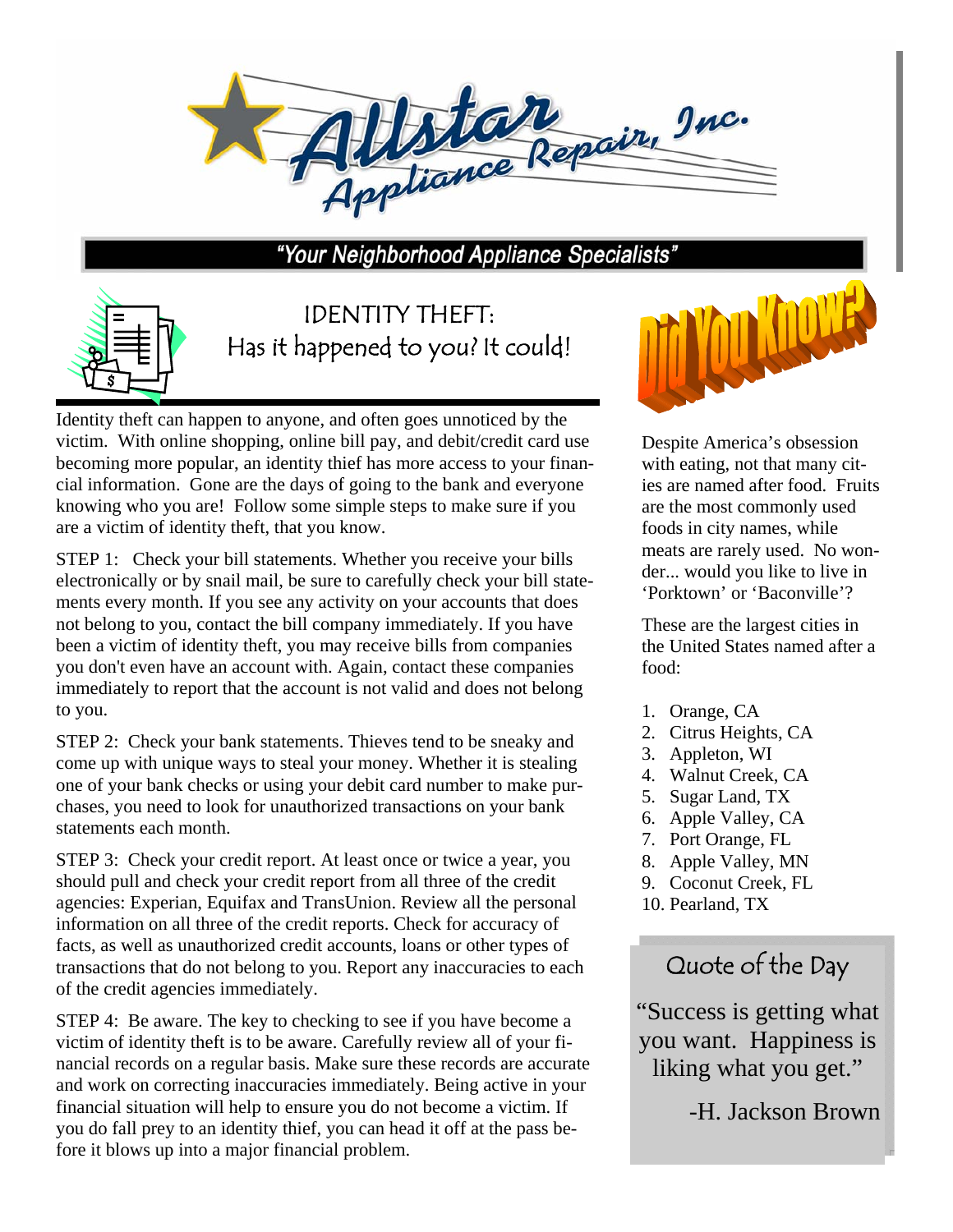

written on the sides of your tires may, for some, look like tire hieroglyphics.

Let's take a look at what it all means because there's a lot of information to go around…and around…and around! (get it?)

Here's some typical tire information you could find on your sidewalls:

P235/60R15 70S M+S TREADWARE 200 TRACTION B TEMPERATURE B

 $P'$  = tire type

'P' indicates passenger car tire but you may see 'LT' for light truck or 'T' for temporary (that would be your spare tire).

 $235'$  = section width

This is sidewall-to-sidewall width expressed in millimeters.

 $60'$  = aspect ratio

Sidewall height expressed as a percentage of the cross-sectional width. Shorter sidewall heights (lower aspect ratio) give better responsiveness to steering with less sidewall flex.

 $R'$  = tire construction

R indicates the common radial construction type.

 $'15'$  = rim diameter Over the years, wheels have become bigger and wider. Along with common 14 and 15-inch diameter rims, new 17 and 18-inch rims are being more widely used.

 $'70'$  = load rating

This is a code that provides a quick reference to the maximum load the tire can take, which is usually printed in full elsewhere on the tire.

 $S'$  = speed rating

A designation for the maximum speed the tire can be driven at maximum load. In general, the higher letters are better. The speed rating for the S is 112 mph.

 $^{\circ}$ M+S<sup> $^{\circ}$ </sup> = mud and snow Designates a tire for all-season use.

 $'200'$  = treadwear rating

A scale of 100 is average expected tire life. A tire with a treadwear rating of 200 would have roughly double the treadwear life as a tire with a 100 rating.

 $B'$  = traction rating

Think of this as a letter grading for traction. An A rating is the highest (some are rated AA) with C being the lowest. The rating only takes into account straight-line stopping on wet pavement.

 $B'$  = temperature rating

A letter grading of a tire's ability to dissipate heat. An A rating is highest, C is lowest.

Go check your tires. You might just learn something!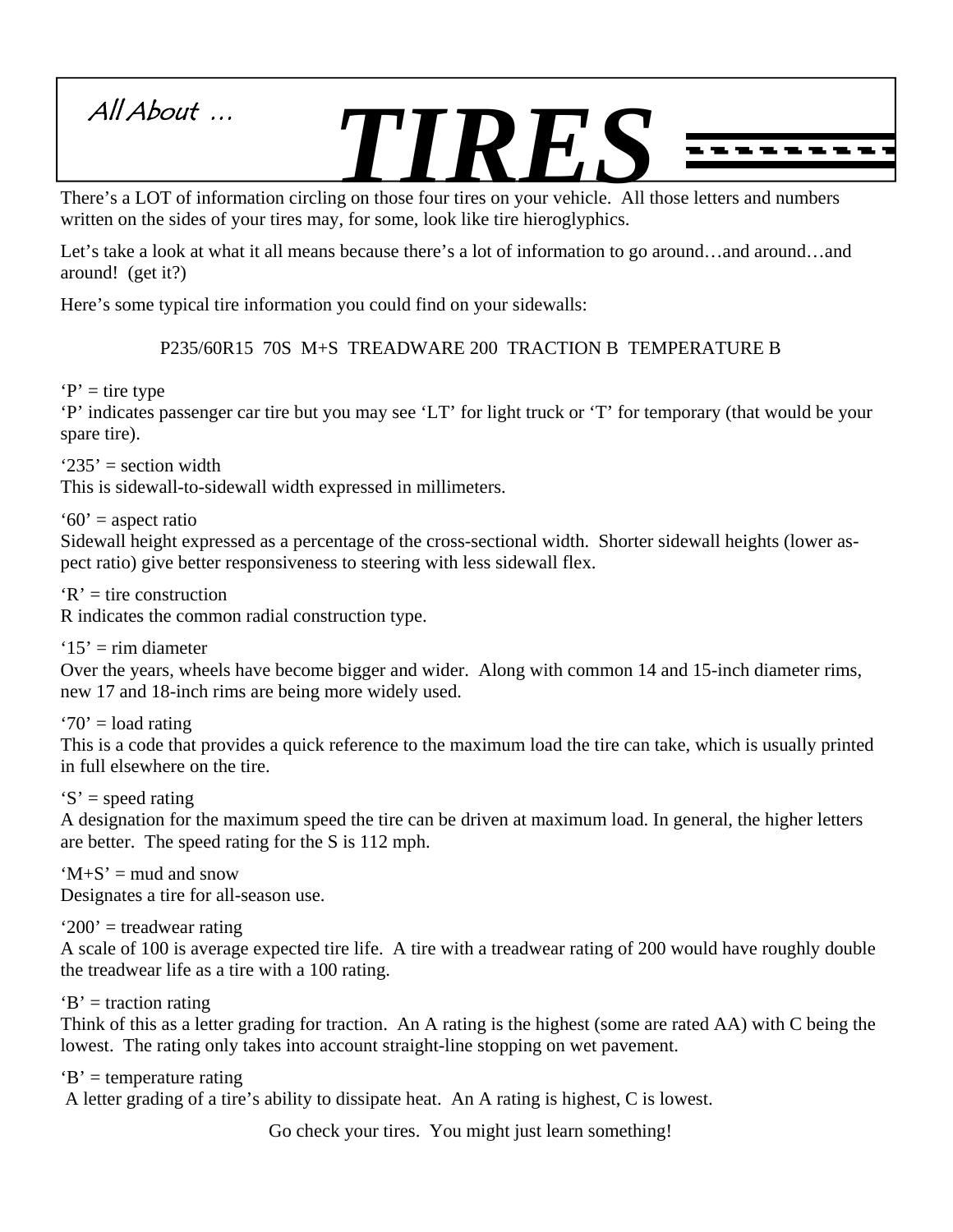

Test your holiday IQ...some answers might surprise you!

Q1. Which was the first state to declare Christmas a legal holiday? And the last?

Q2. What does Hanukkah mean in Hebrew?

Q3. Who created Kwanzaa?

Q4. Who created the American image of Santa Claus, the bearded and plump version?

QUIZ ANSWERS ON PAGE 4

## GREEN LAUNDRY? Some tips to save energy on laundry day



Getting your clothes clean doesn't need to be an energy-eating activity. The tips below will help you make laundry activities as green as possible.

• Wash only full loads. Washing full loads instead of multiple small ones can save up to 3,400 gallons of water a year.

- Use cold water for rinsing when possible. Warm and hot water require more energy for heating.
- Sort by fabric types. Drying similar fabrics together reduces drying times and ensures even drying.
- Dry faster with leftover heat. Drying a load while the dryer is still warm from the previous load shortens your drying time.
- Don't overfill the dryer. Air circulation is important to ensure proper drying. Overloaded dryers may have to be run more than once - wasting energy, time and money.
- Clean the lint filter before each dryer cycle to maintain proper air circulation and speed up the drying process.

|             | <b>CLIP-N- SAVE FOR YOUR COLLEGE STUDENT</b>                                                                                                                                                                                                                                                                                                                                                                                                                                                                                                                                                                                                             |
|-------------|----------------------------------------------------------------------------------------------------------------------------------------------------------------------------------------------------------------------------------------------------------------------------------------------------------------------------------------------------------------------------------------------------------------------------------------------------------------------------------------------------------------------------------------------------------------------------------------------------------------------------------------------------------|
| LAUNDRY 101 | Amongst going to class, getting used to college life and making new friends, laundry is likely to<br>be low on a priority list. With these step-by-step instructions, laundry room visits can easily (and<br>quickly) be crossed off the to-do list.                                                                                                                                                                                                                                                                                                                                                                                                     |
|             | STEP 1 - PREPPING:<br>Treat stains by blotting, not rubbing, from the back of the fabric to the front.<br>Divide loads into lights and darks.<br>$\bullet$<br>Check that zippers are closed, hooks clasped and pockets emptied.                                                                                                                                                                                                                                                                                                                                                                                                                          |
| LAUNDRY 101 | STEP 2 - WASHING:<br>Use only enough detergent as specified for your load size. More detergent is NOT better.<br>Measure. Extra suds retain and redeposit dirt on wash items.<br>Use hot water to keep white loads bright.<br>Use warm water when washing colors.<br>Use cold water to prevent darks from fading.<br>STEP 3 - DRYING:<br>Select items from the wash load to place in dryer. Delicate items can go on a drying rack.<br>$\bullet$<br>Add a fabric softener sheet to keep clothes static-free.<br>Empty the lint trap to dry faster and increase energy efficiency.<br>To avoid extra wrinkles, fold clothes immediately while still warm. |